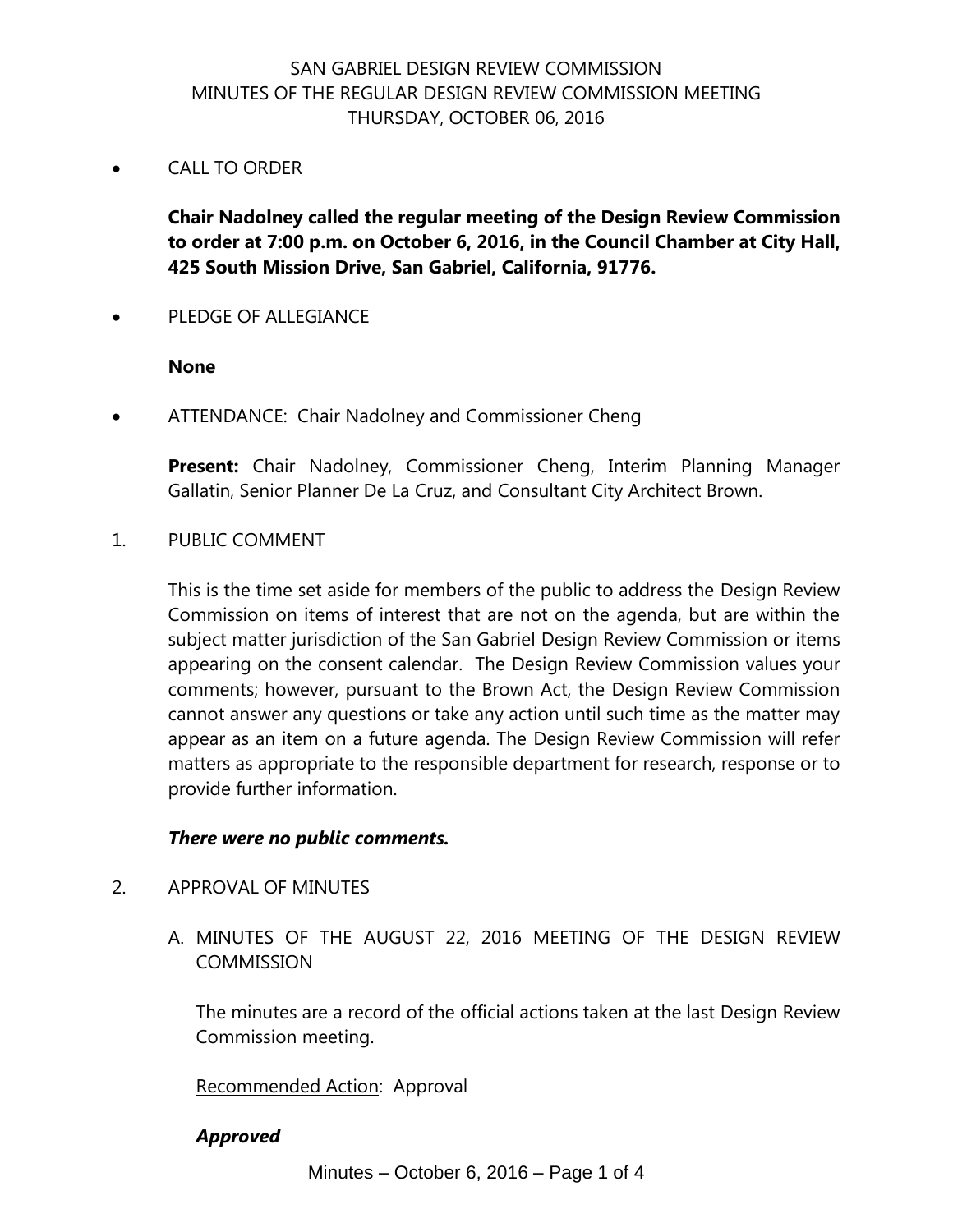#### 3. NEW BUSINESS

# A. **700 & 702 Sunset Avenue Planning Case No. PL-14-071 Applicant/Property Owner: Frank Yuan Designer: OS Design Build**

**Project Summary:** This is an application for a Large Site Plan Review for two new single-family homes. This project is among those affected by the urgency ordinance adopted by the City Council last October, which placed a moratorium in the R-1 zone on demolition of existing sing-family homes and on secondstory additions.

**Staff Recommendation:** Staff recommends that the Design Review Commission **APPROVE** Planning Case No. PL-14-071, subject to the recommended conditions of approval.

Interim Planning Manager Gallatin presented planning case number PL-14-071.

Recommended Actions/Conditions:

- 1. Continue to work on the details of the design and fenestration elements.
- 2. Find a molding that is more proportional and will work well on the south elevation, referring to drawing A210.
- 3. Send landscape and irrigation plans to the City Landscape Architect to review and approve.
- 4. Staff will review the fence and wall materials on the front yard for compatibility.

**Commissioner Cheng moved to approve planning case number PL-14-071 subject to the recommendations and new conditions, seconded by Chair Nadolney. Motion passed by a vote of 2 ayes, 0 noes, 0 abstentions.**

## B. **306 San Marcos Street Planning Case No. PL-15-045 Applicant/Architect: Gantcho Batchkarov**

**Project Summary:** This is an application for a Precise Plan of Design for an 8 unit condominium development.

**Staff Recommendation:** Staff recommends that the Design Review Commission **APPROVE** Planning Case No. PL-15-045, subject to the recommended conditions of approval.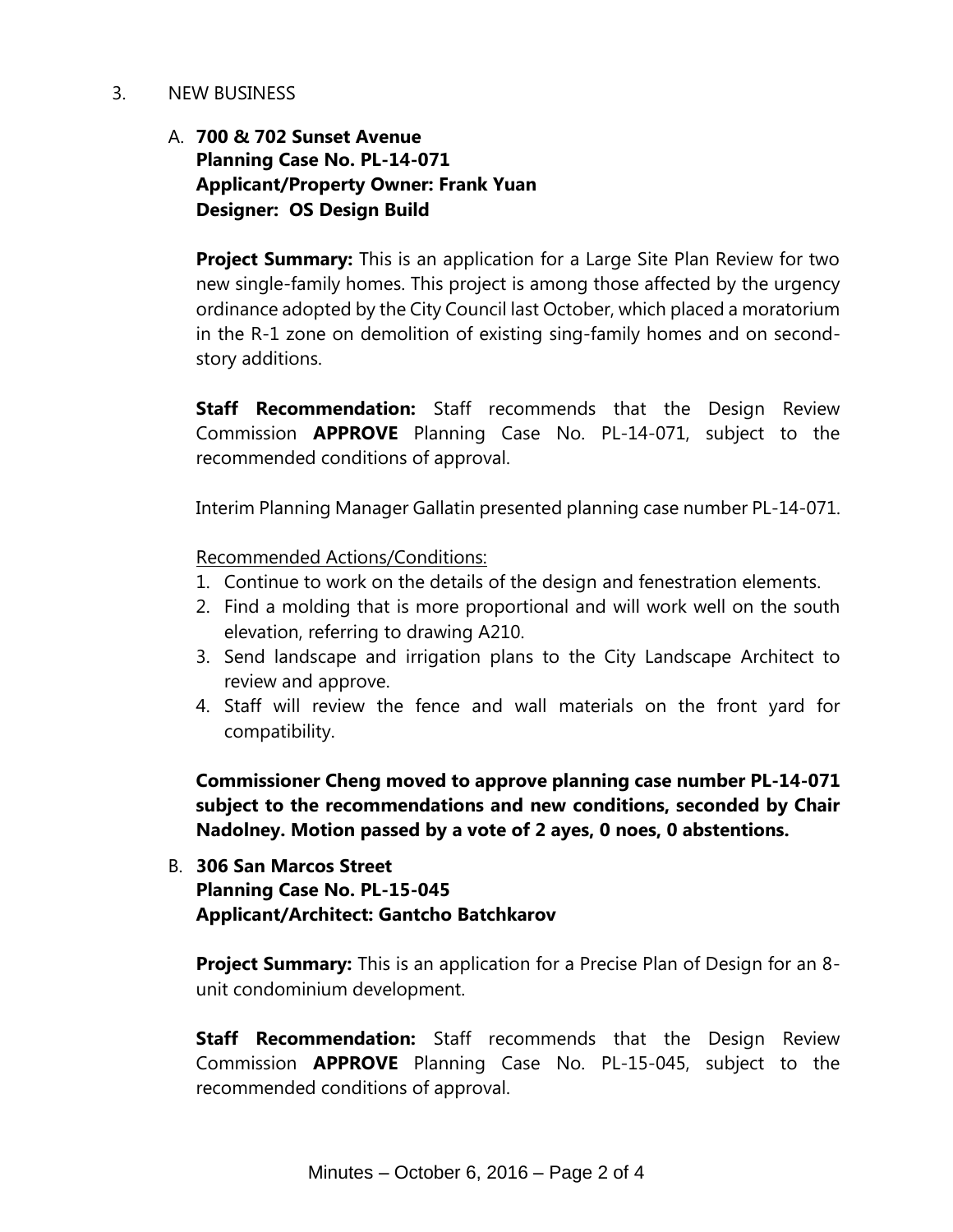Senior Planner De La Cruz presented planning case number PL-15-045.

Recommended Actions/Conditions:

- 1. Continue to work on the conditions related to the detailing of the building.
- 2. Work on the dimension of the eave on the final detail plans in reference to the drawing on #8.
- 3. As part of the plan check process, City Architect will review the gutter design for the appropriate size and location so that to avoid any leaking problems. This will be added as a condition of approval.
- 4. City Landscape Architect will review the landscape plans prior to submitting to plan check.
- 5. City Architect will also review the front fence and wall design to make sure they match the color of the building.

**Commissioner Cheng moved to approve planning case number PL-15-045 as presented with comments and new condition added, seconded by Chair Nadolney. Motion passed by a vote of 2 ayes, 0 noes, 0 abstentions.**

C. **506 W. Las Tunas Dr. Planning Case No. PL-15-093 Applicant/Architect: Kollin Altomare Architects**

**Project Summary:** This is an update for a proposed commercial building, which includes approximately 10,840 sq.ft. of retail and 78,390 sq.ft. of office space.

**Staff Recommendation:** Staff recommends that the Design Review Commission review and provide feedback to the applicant.

Mr. Brian Husting, Architect, with Kollin Altomare Architects, presented planning case number PL-15-093 with new updates to the Commission.

Chair Nadolney, Commissioner Cheng, and Consultant City Architect Brown liked design Option #3, and agreed this is the best solution out of the three options presented.

Recommended Actions/Conditions:

- 1. Work on the colors in the corner area, referring to the white and tan colors on the metal panels on Option #3.
- 2. Look into having some lights behind the metal green wall.

## 4. STAFF ITEMS

A. HOLIDAY CALENDAR OUTLOOK